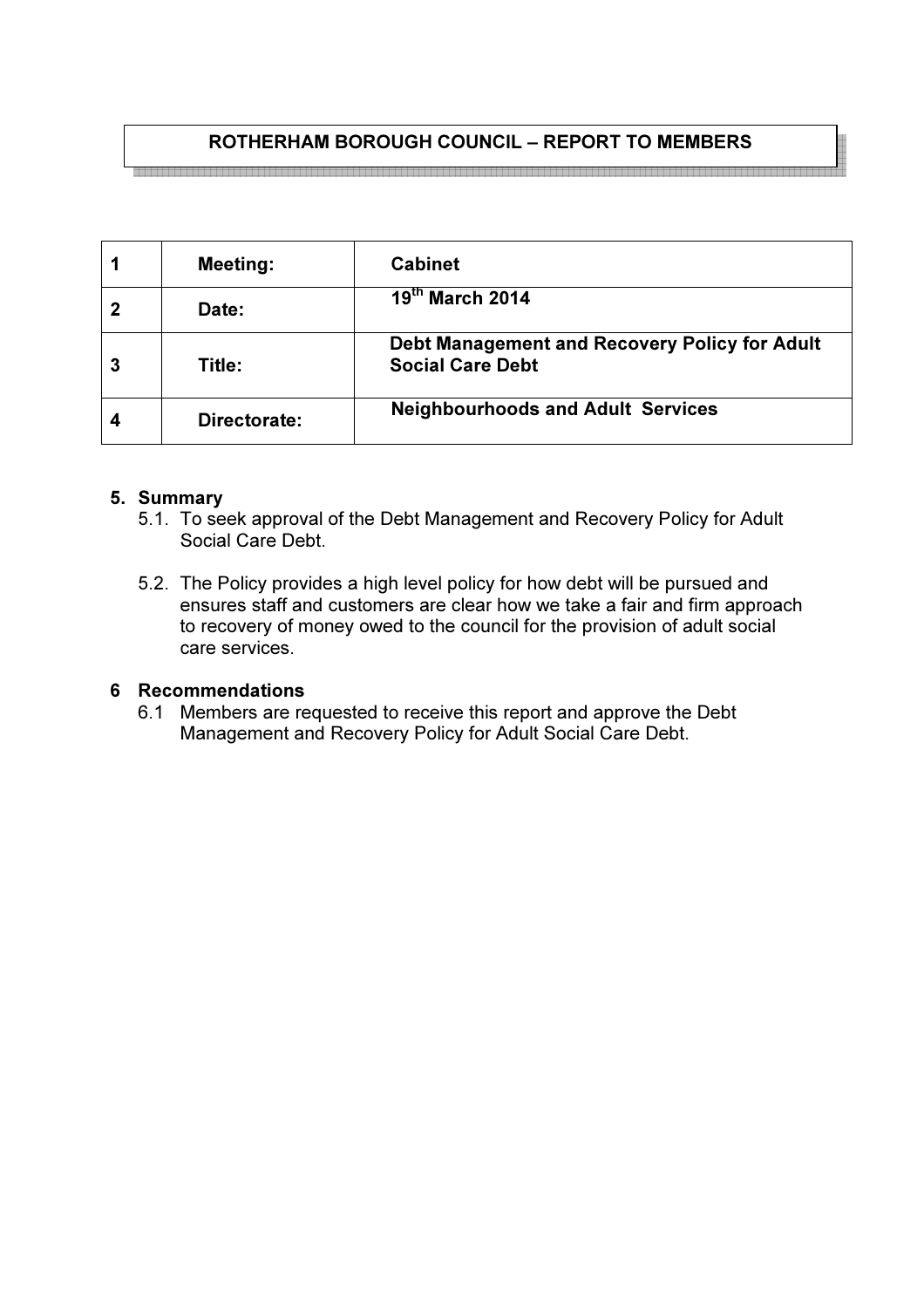### 7 Proposals and Details

- 7.1 The Council charges customers for a range of adult social care services in accordance with statutory requirements and local charging policy:
- 7.2 Whilst the majority of income due is paid on time, the council has a duty to ensure that all revenue owed to the council is collected promptly and effectively for the benefit of all Council Tax payers.
- 7.3 At present the Council does not have any overarching policy framework for the management of adult social care debt.
- 7.4 The policy sets out to formalise best practice and includes guidance to ensure that we have a transparent, consistent and proportionate approach to the recovery of money owed to the council having due regard to minimising arrears whilst not causing undue hardship or consequences to the customer as a result.
- 7.5 The Key Aims of the policy are to:

7.5.1 Collection of all money due; quickly and economically taking into account the financial circumstances and mental capacity of the customer.

7.5.2 Prevention of debt and arrears; by prompt notification of charges, billing and collection of money due and affordable repayment plans and early intervention when a customer is in arrears.

7.5.3 Ensuring that principles protecting the rights of vulnerable customers underpin all actions and that where there are issues of financial mismanagement or exploitation, appropriate investigations are carried out under the Council's Safeguarding Policy.

7.5.4 Provision of a legal framework to enable legal enforcement (where necessary and appropriate) to recover debts.

7.5.5 Compliance with the Council's Financial Regulations and Standing **Orders** 

#### . 8 Finance

8.1 A debt collection policy for adult social care charges will provide the framework for the council to collect debts owed to it and should contribute to increasing income for the council.

### 9 Risks and Uncertainties

9.1 Adoption of the policy will mitigate the risk of non-recovery of current and new adult social care debts by ensuring that there is a common understanding of our approach to debt collection.